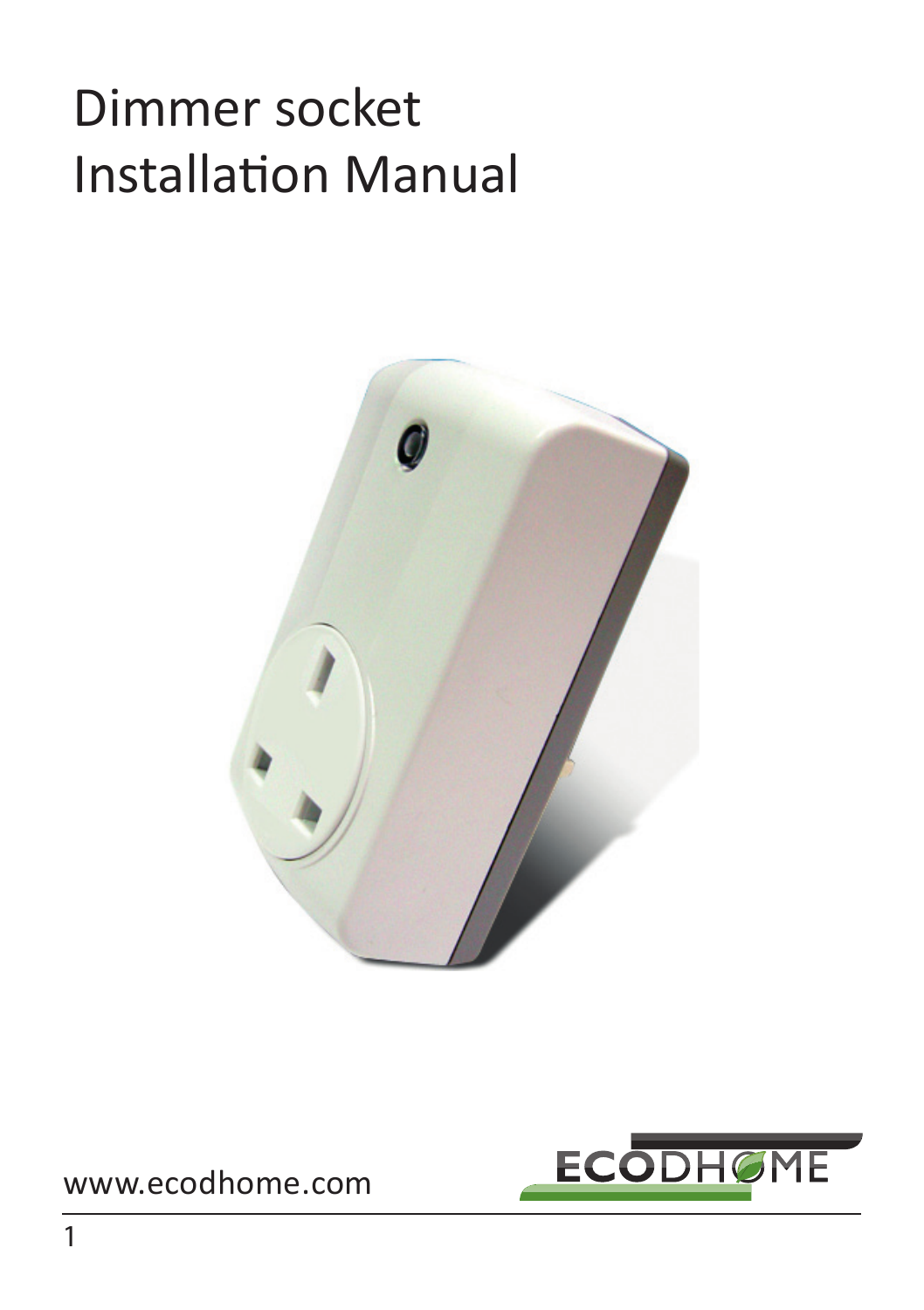#### **Summary**

- Introduction
- Product description and specification
- Installation
- Troubleshooting
- Warning
- Limited warranty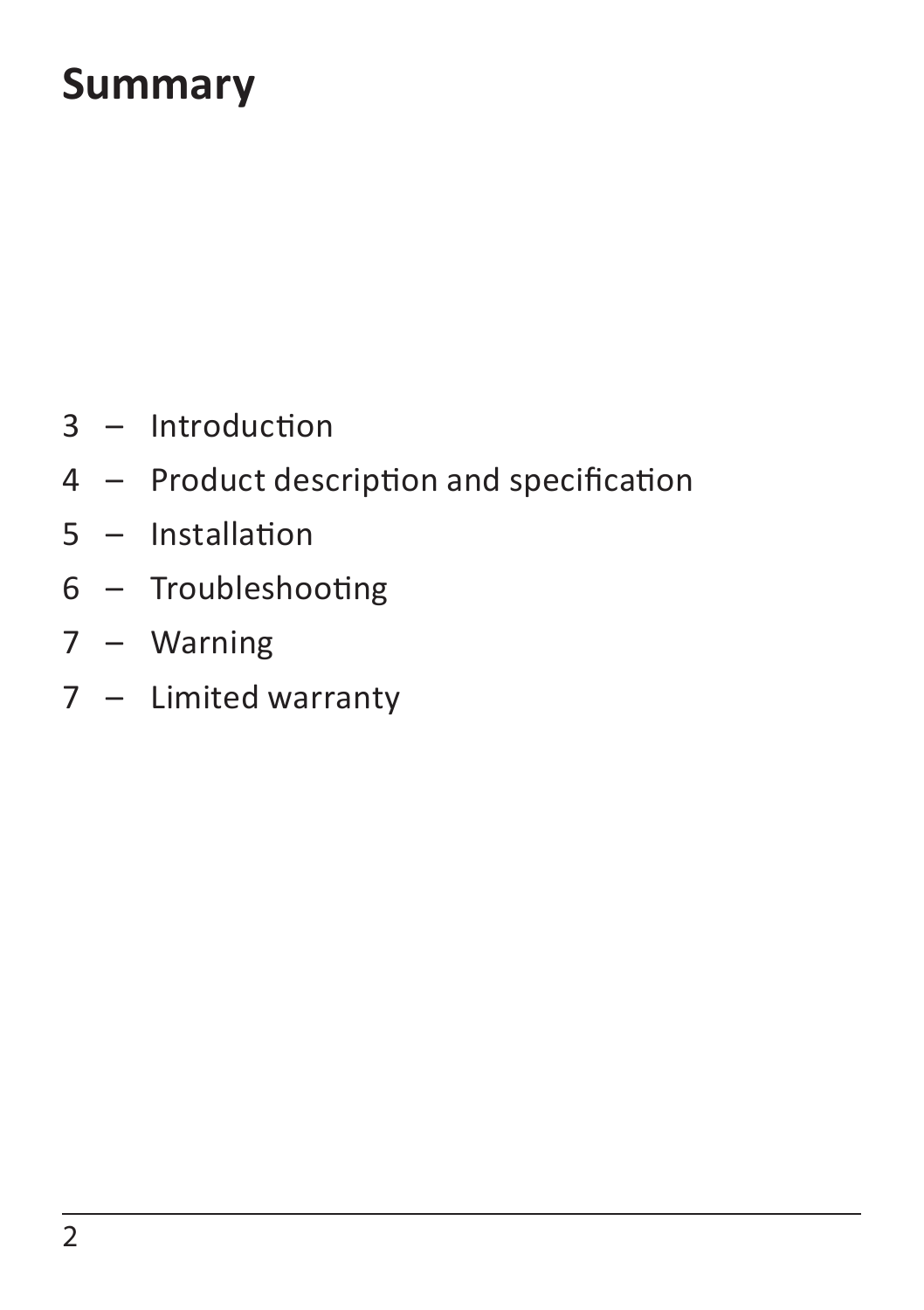## **Introduction**

Thank you for choosing the SmartDhome dimmer socket for pairing with the home automation gateway. This module is a Z-Wave enabled device and is fully compatible with MyVirtuoso Home network. Every mains powered Z-Wave enabled device acts as a signal repeater and multiple devices result in more possible transmission routes, which helps eliminate "RF dead-spots"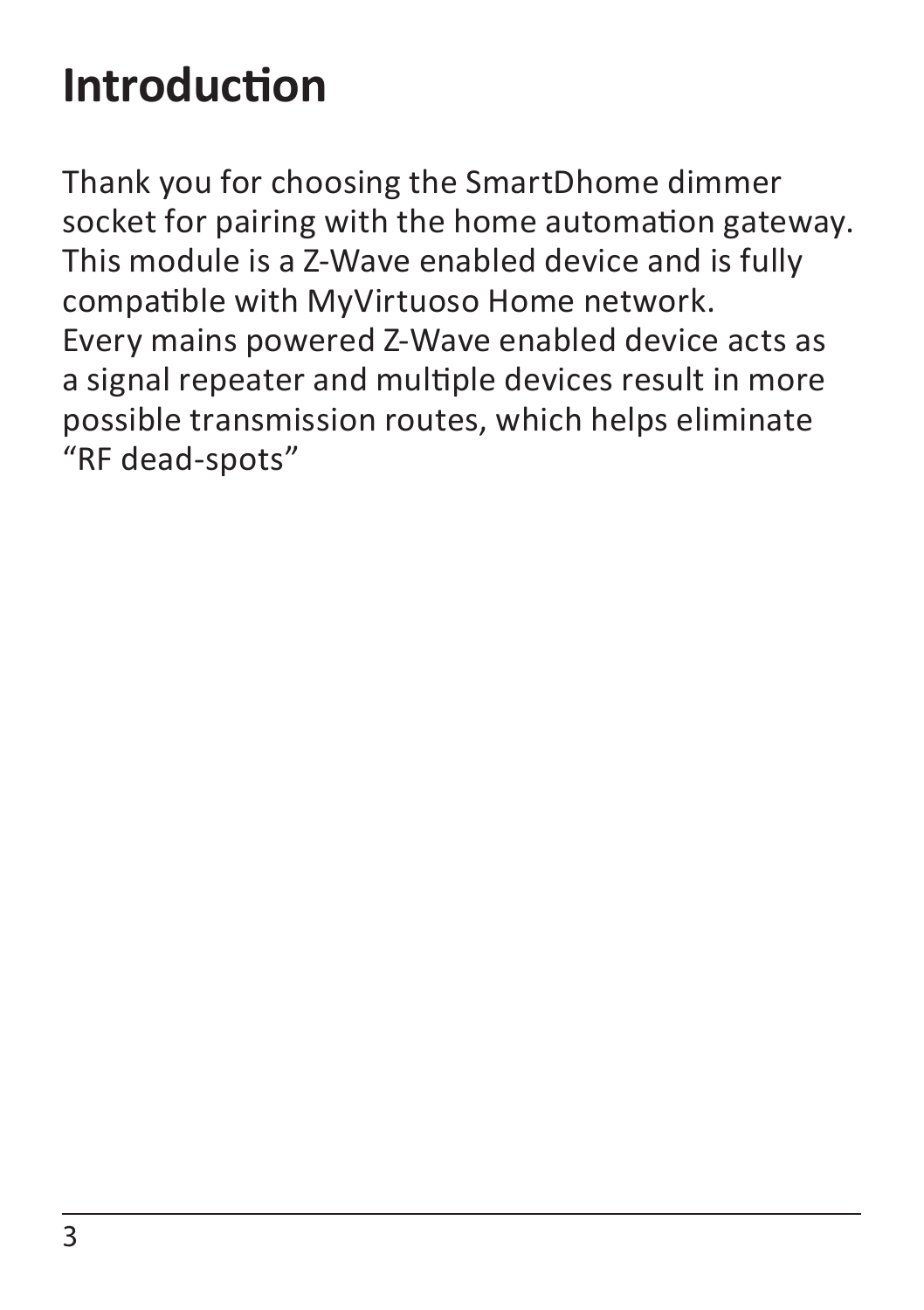## **Product description and specification**

This socket will turn on/off/dim the attached appliances, by receiving a signal from the MyVirtuoso Home gateway or manual switch. This module also acts as repeater. For indoor use only.

#### Specification

Protocol: Z-Wave. Frequency range: 868.42 MHz. Operating range: 30 m uninterrupted. Operating temperature: 0°C ~ 40°C. Protection degree: IP20. Operating voltage: 230 Vac. Resistive load: 400 W. Dimensions: 110 (H) \* 57 (W) \* 70 (D) mm.

#### Package contents

1 Dimmer socket. 1 Installation manual.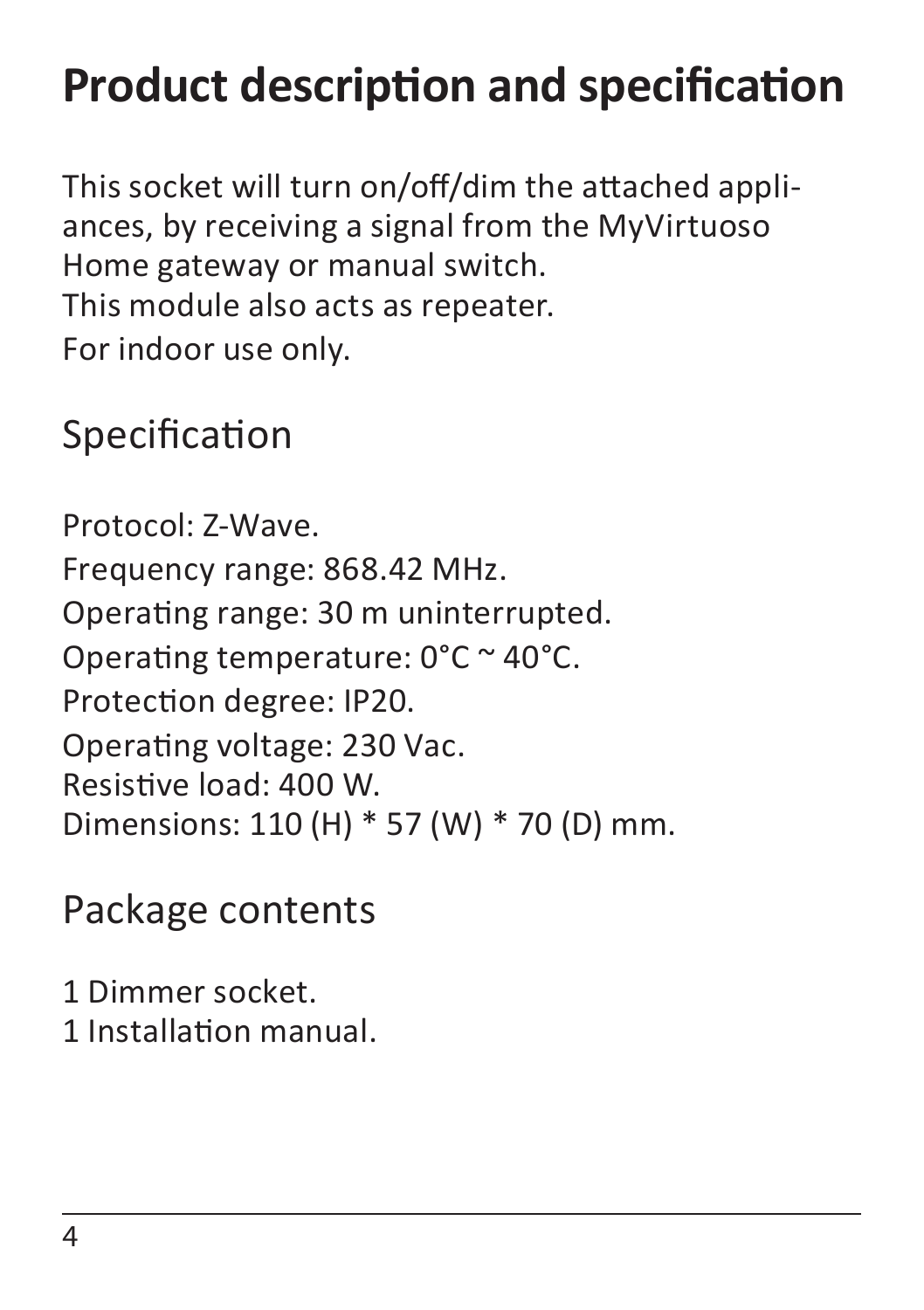## **Installation**

- 1. On the front, there is an on/off button/LED indicator, which is used to carry out the inclusion and the exclusion.
- 2. For Inclusion: Put MyVirtuoso Home gateway into "inclusion" mode and press the inclusion button of the device 3 times within 1.5 seconds.



For Exclusion: Put MyVirtuoso Home gateway into "exclusion" mode and press the exclusion button of the device 3 times within 1.5 seconds.

**Note:** In order to make the operation succeed during inclusion/exclusion phase the device should stay within no more than 1 meter from MyVirtuoso Home gateway.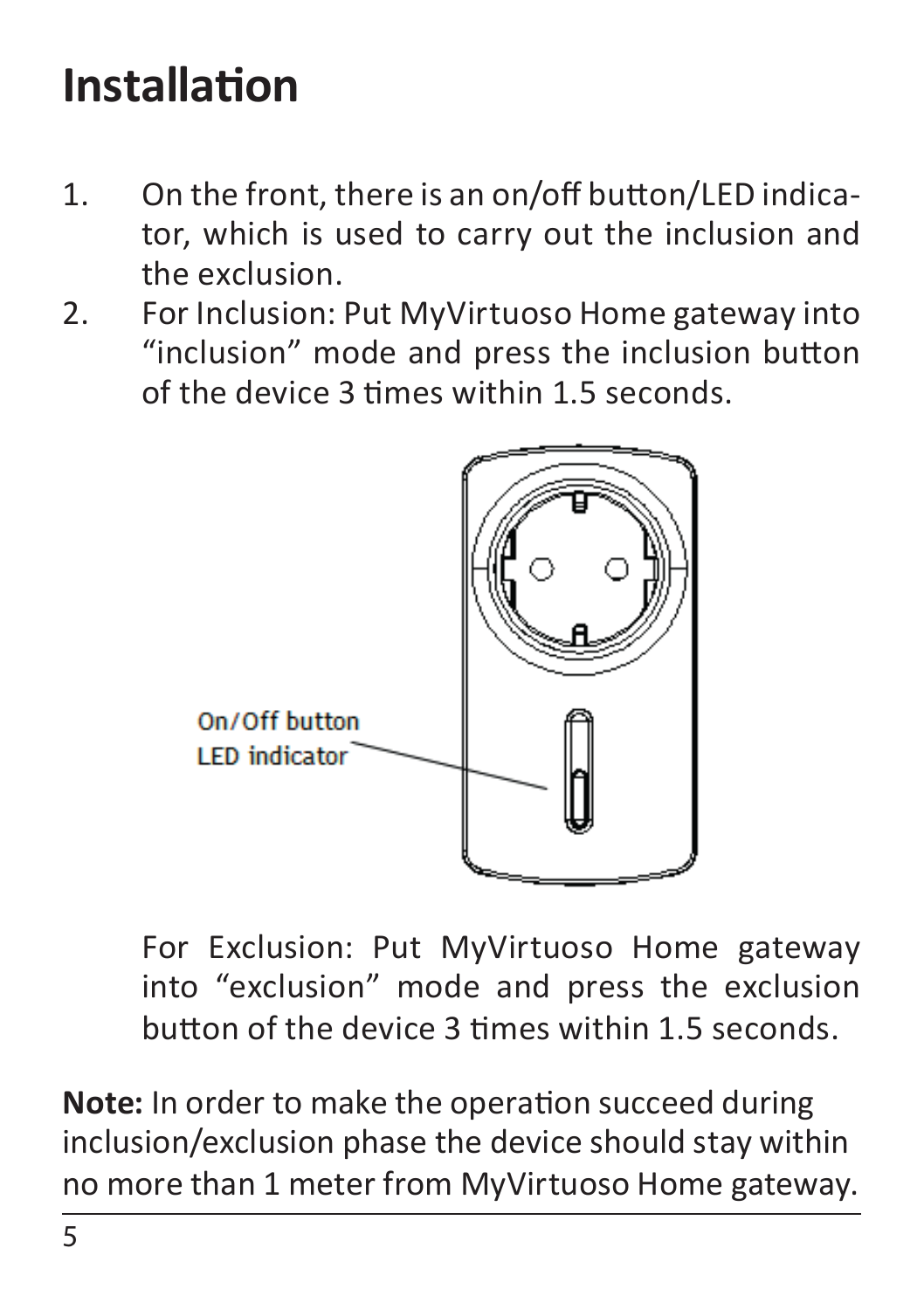## **Troubleshooting**

| Symptom                                                                                               | Cause of Failure                                                                                             | Recommendation                                                                                        |
|-------------------------------------------------------------------------------------------------------|--------------------------------------------------------------------------------------------------------------|-------------------------------------------------------------------------------------------------------|
| The device is not<br>working and LED off.                                                             | The device is<br>1.<br>not plugged into<br>the electrical outlet<br>properly.<br>2. The device is<br>broken. | 1. Check<br>power<br>connections.<br>2. Do not attempt<br>repair, contact sup-<br>plier.              |
| The devices LFD illu-<br>minates, but cannot<br>control the ON/OFF<br>switch of the load<br>attached. | Check if the load<br>plugged into the de-<br>vice has its own ON/<br>OFF switch.                             | Set the ON/OFF<br>switch of the load<br>attached to ON.                                               |
| The device LFD il-<br>luminates, but the<br>gateway cannot con-<br>trol the device.                   | 1. Device has not<br>been paired<br>$COT-$<br>rectly.<br>2. Some frequency<br>interference.                  | 1. Carry out pairing.<br>2. Wait for a while to<br>re-try.                                            |
| LED keeps flashing<br>for 30 seconds, but<br>cannot control.                                          | Overload<br>has<br>$OC-$<br>curred.                                                                          | Remove the load at-<br>tached or check that<br>max. load has not<br>exceeded the resis-<br>tive load. |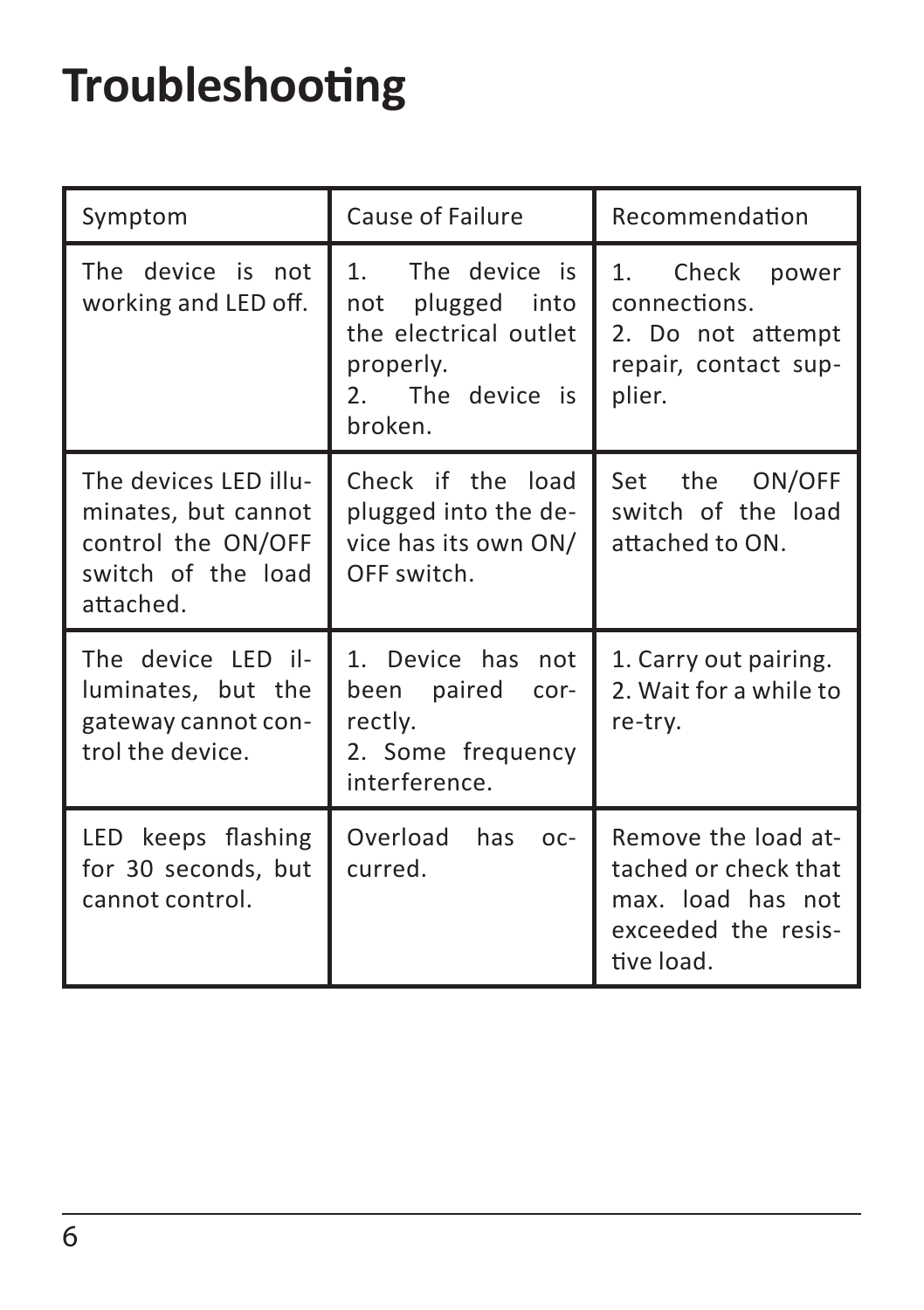# **Warning**

Do not dispose of electrical appliances along with general waste, use separate collection facilities.

Contact your local councin for information regarding the collection systems available.

If electrical appliances are disposed of in landfills or dumps, hazardous substances can leak into the groundwater damaging the environment and human health. When replacing old appliances with new ones, the re-

tailer is legally obligated to take back your old appliance for disposal free of charge.

#### **Limited warranty**

Visit our website:

http://www.ecodhome.com/acquista/garanzia-e-riparazioni.html